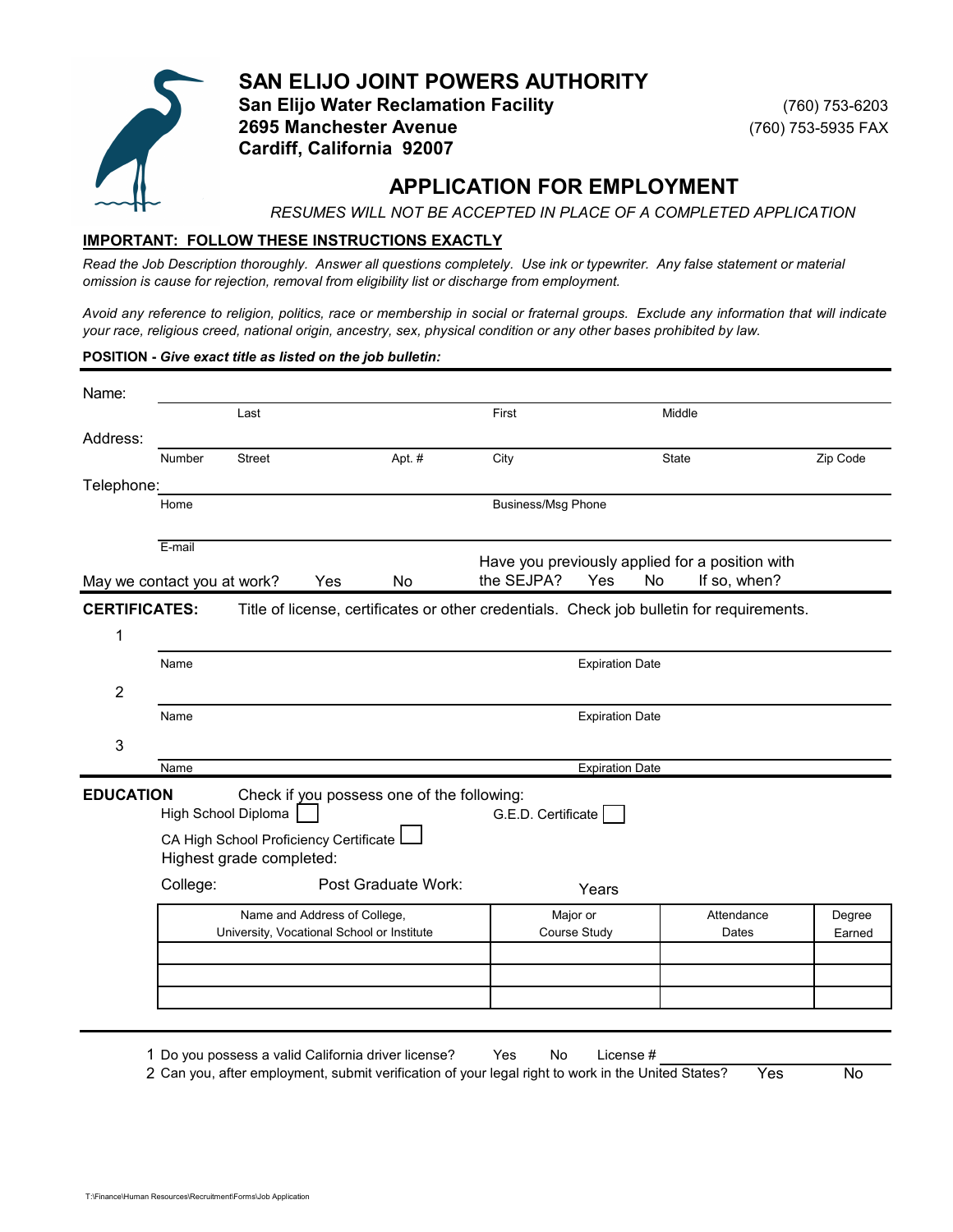## **San Elijo Joint Powers Authority Application for Employment**

### **EMPLOYMENT HISTORY**

List your most recent employment first. List all experience, paid or voluntary, related to the position. If all information requested below has been provided on your resume, you can skip this section.

| <b>EMPLOYER</b>      |    | Name:            |                                     |
|----------------------|----|------------------|-------------------------------------|
|                      |    | Address:         |                                     |
|                      |    | Phone<br>Number: |                                     |
|                      |    | Dates Employed   | Job Title and Description of Duties |
|                      | Mo | Yr               |                                     |
| From                 |    |                  |                                     |
| To                   |    |                  |                                     |
| <b>Total Months:</b> |    |                  |                                     |
| Hrs Per Wk:          |    |                  |                                     |
|                      |    |                  | Supervisor's Name/Title             |
|                      |    |                  | Reason For Leaving                  |
|                      |    |                  | May we contact this employer?       |

| <b>EMPLOYER</b>       |    | Name:          |                                     |
|-----------------------|----|----------------|-------------------------------------|
|                       |    |                |                                     |
|                       |    | Address:       |                                     |
|                       |    |                |                                     |
|                       |    | Phone          |                                     |
|                       |    | Number:        |                                     |
|                       |    | Dates Employed | Job Title and Description of Duties |
|                       | Mo | Yr             |                                     |
|                       |    |                |                                     |
| From                  |    |                |                                     |
| To                    |    |                |                                     |
|                       |    |                |                                     |
| <b>Total Months:</b>  |    |                |                                     |
|                       |    |                |                                     |
|                       |    |                |                                     |
| Hrs Per Wk: _________ |    |                |                                     |
|                       |    |                | Supervisor's Name/Title             |
|                       |    |                | Reason For Leaving                  |
|                       |    |                |                                     |
|                       |    |                | May we contact this employer?       |
|                       |    |                |                                     |
|                       |    |                |                                     |